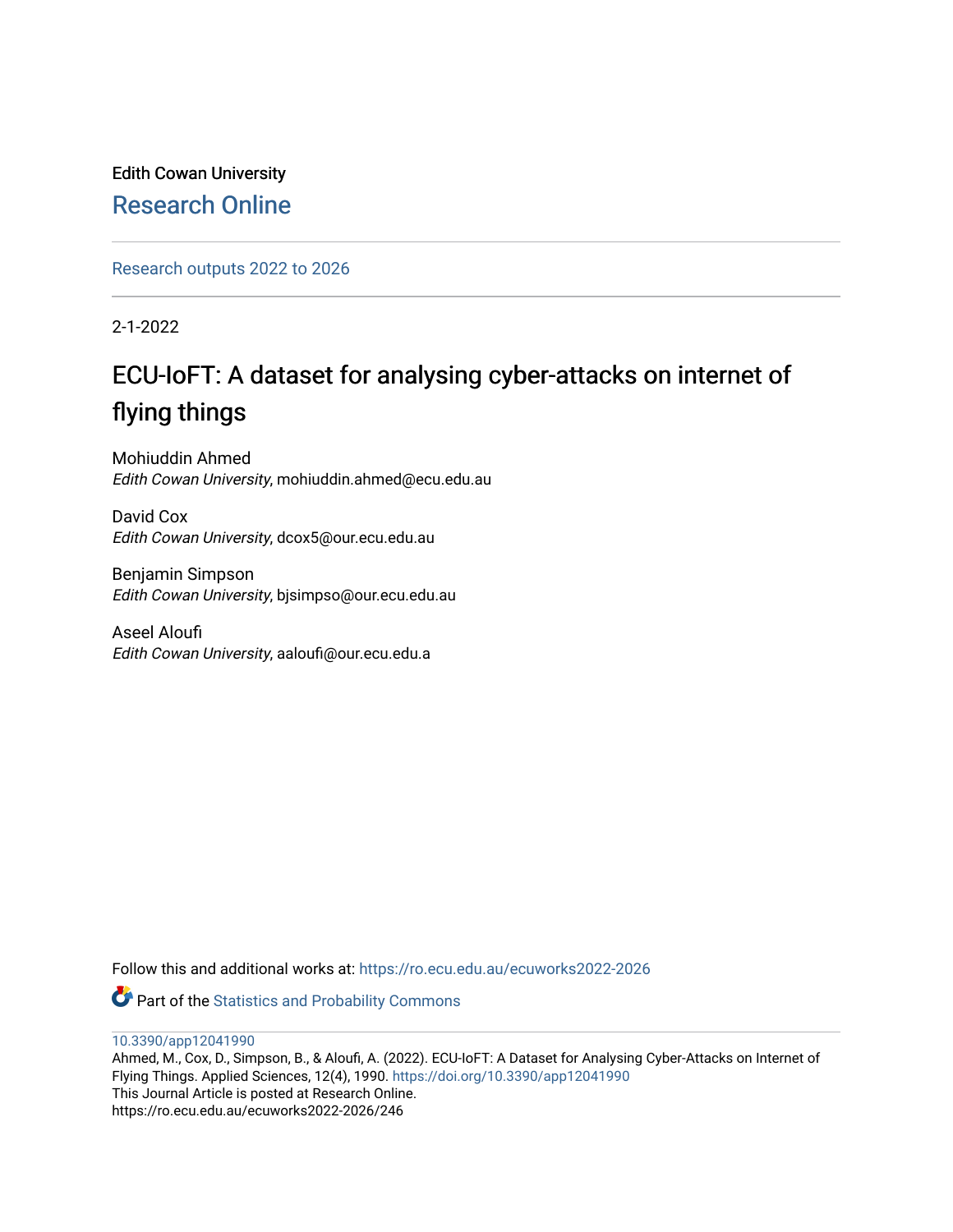



**Mohiuddin Ahmed \*,† [,](https://orcid.org/0000-0002-4559-4768) David Cox † , Benjamin Simpson † and Aseel Aloufi †**

School of Science, Edith Cowan University, Perth 6027, Australia; dcox5@our.ecu.edu.au (D.C.); bjsimpso@our.ecu.edu.au (B.S.); aaloufi@our.ecu.edu.au (A.A.)

**\*** Correspondence: mohiuddin.ahmed@ecu.edu.au

† These authors contributed equally to this work.

**Abstract:** There has been a significant increase in the adoption of unmanned aerial vehicles (UAV) within science, technology, engineering, and mathematics project-based learning. However, the risks that education providers place their student and staff under is often unknown or undocumented. Lowend consumer drones used within the education sector are vulnerable to state-of-the-art cyberattacks. Therefore, datasets are required to conduct further research to establish cyber defenses for UAVs used within the education sector. This paper showcases the development of the ECU-IoFT dataset, documenting three known cyber-attacks targeting Wi-Fi communications and the lack of security in an affordable off-the-shelf drone. At present, there are no publicly available labeled datasets that reflect cyberattacks on the Internet of Flying Things (IoFT). The majority of the publicly available network traffic datasets are emulated and do not reflect the scenarios/attacks from a real test setup. This dataset will be beneficial for both cybersecurity researchers to develop defense strategies and UAV manufacturers to design more secure products. In the future, endeavors will be taken to incorporate newer attacks and create datasets appropriate for big data analysis.

**Keywords:** cyberattack; UAV; dataset; STEM; IDS; IoFT

# **1. Introduction**

The Internet of Things (IoT) has shifted from an up-and-coming technology concept to a heavily utilised technology. IoT embeds everyday devices with small, low-powered computers and wireless networks to add "Smart" functionality to a regular item, allowing for inter-connectivity between devices, the cloud, and enabling automation [\[1\]](#page-10-0). A domain where IoT has significantly grown is within the Internet of Flying Things (IoFT). The adoption of IoFT devices often referred to as drones or the more accurate terminology unmanned arial vehicles (UAV), has significantly increased within government, enterprise, and personal use over the past years [\[2\]](#page-10-1). In 2018, The Australian Government Civil Aviation Safety Authority (CASA) estimated that over 150,000 UAVs were in operation within Australia [\[3\]](#page-11-0). This increase in UAV use is due to UAV's increased capabilities and endurance, the ease of flight and the minimal training required for flying, and the reduced operational cost compared to traditional aviation mediums such as helicopters and small planes [\[4\]](#page-11-1). Government agencies and private sector businesses are utilising UAVs for cinematography, crisis management, environmental and maritime research, traffic monitoring and for courier deliveries [\[2](#page-10-1)[,5\]](#page-11-2).

With this increase in adaptation of UAV's, educators are embedding UAV's (drones) within their STEM (science, technology, engineering and mathematics) programs [\[6\]](#page-11-3). The lack of cybersecurity awareness surrounding IoFT within the educational context (staff, students and parents) can contribute to vulnerabilities to IoFT Devices. Notable attack vectors targeting UAV's (but not limited to) include denial-of-service (control signals and GPS), Man-in-the-middle attacks and exploited Application Programmable Interface



**Citation:** Ahmed, M.; Cox, D.; Simpson, B.; Aloufi, A. ECU-IoFT: A Dataset for Analysing Cyber-Attacks on Internet of Flying Things. *Appl. Sci.* **2022**, *12*, 1990. [https://doi.org/](https://doi.org/10.3390/app12041990) [10.3390/app12041990](https://doi.org/10.3390/app12041990)

Academic Editors: Gianni Pantaleo and Pierfrancesco Bellini

Received: 19 January 2022 Accepted: 9 February 2022 Published: 14 February 2022

**Publisher's Note:** MDPI stays neutral with regard to jurisdictional claims in published maps and institutional affiliations.



**Copyright:** © 2022 by the authors. Licensee MDPI, Basel, Switzerland. This article is an open access article distributed under the terms and conditions of the Creative Commons Attribution (CC BY) license [\(https://](https://creativecommons.org/licenses/by/4.0/) [creativecommons.org/licenses/by/](https://creativecommons.org/licenses/by/4.0/)  $4.0/$ ).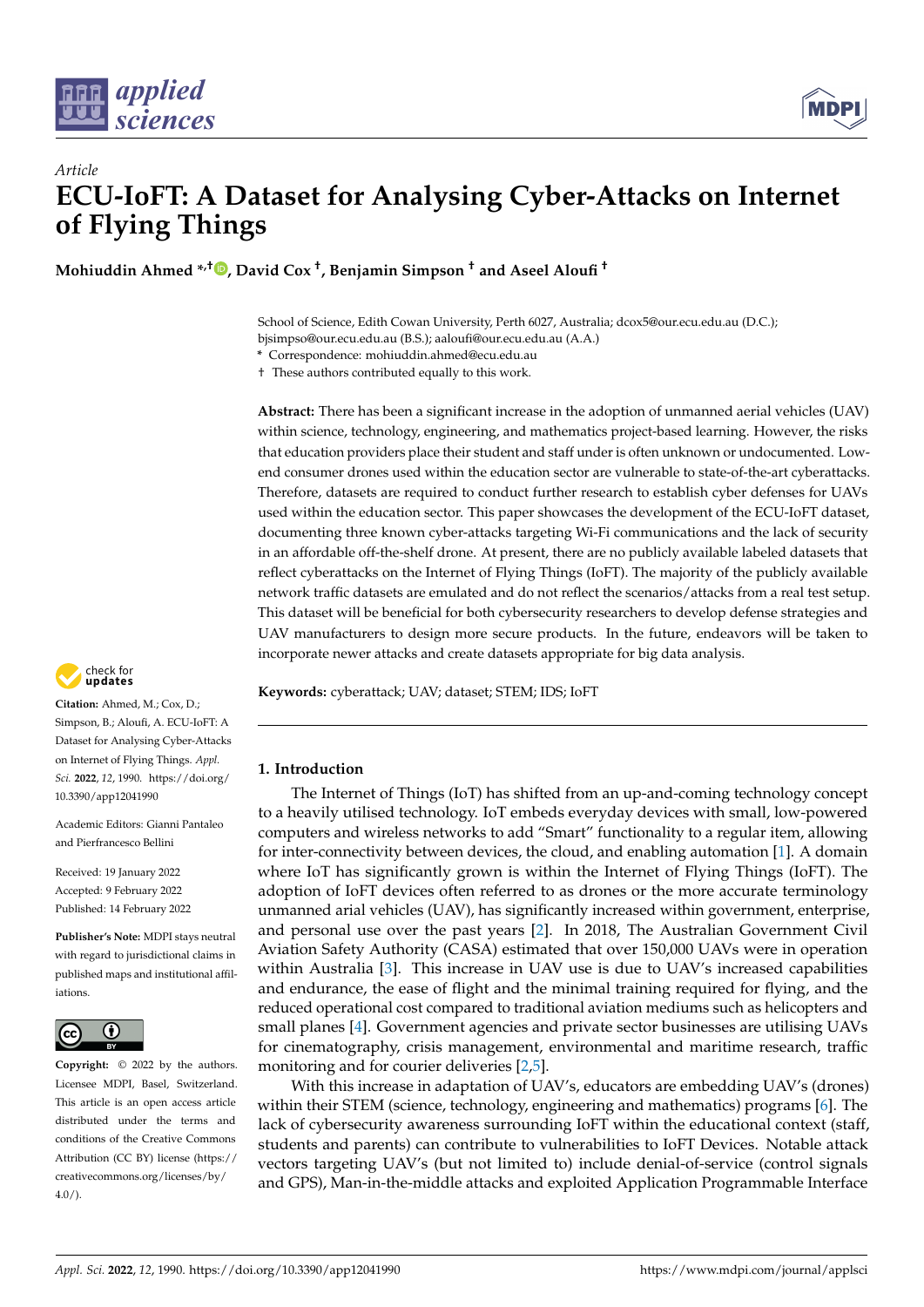(API) [\[7\]](#page-11-4). The consequences of such attacks not only contribute to the loss of assets or cause reputational damage but, more importantly, could place children and teens in physical harm or breach their privacy [\[2\]](#page-10-1).

Appropriate security cannot be implemented while attacks against IoFT platforms remain undocumented. UAVs will present as a target to cyber-attackers [\[2\]](#page-10-1); hence, it is essential that a deeper understanding of cyber-vulnerabilities relating to IoFT is pursued. Researchers require data into cyber-attacks launched against IoFT devices in order to develop behaviour signatures that can be used to identify, mitigate and develop countermeasures [\[8\]](#page-11-5). Table [1](#page-2-0) shows that there is a significant lack of real world data in the context of IoFT and Drones. While there are emulated datasets available for intrusion detection systems (IDS), these are not going to be effective in real-world scenarios, and hence in this paper, we have tried to develop a dataset portraying realistic scenarios.

<span id="page-2-0"></span>**Table 1.** IDS Dataset Comparison.

| <b>Dataset</b>              |      | Year Publicly Available Traffic Type Labelled IoFT |          |     |          |
|-----------------------------|------|----------------------------------------------------|----------|-----|----------|
| DARPA 1998 [9]              | 1998 | Yes                                                | Emulated | Yes | No       |
| <b>UNSW-NB15 [10]</b>       | 2015 | Yes                                                | Emulated | Yes | No       |
| TRAbID citeRING2019147      | 2017 | Yes                                                | Emulated | Yes | No       |
| <b>CSE-CIC-IDS2018</b> [11] | 2018 | Yes                                                | Real     | Yes | $\rm No$ |
| ECU-IoHT [8]                | 2020 | Yes                                                | Emulated | Yes | $\rm No$ |
| <b>UAV Attack</b> [12]      | 2021 | Yes                                                | Emulated | No  | Yes      |
| ECU-IoFT                    | 2022 | Yes                                                | Real     | Yes | Yes      |

Although many risks to commercial UAVs have been documented, many of these are attacks are documented in a theoretical context [\[7\]](#page-11-4). This paper aims to investigate the risks associated with the usage of drones in education domain. In addition, to understand the cyberattacks better in IoFT, a dataset has been developed, and allowing further research to establish cyber defences for UAVs. The dataset is named ECU-IoFT as the contributors are all from Edith Cowan University and it has been a general practice by the research community to name the datasets based on the institution, i.e., DARPA, UNSW, etc. The key objectives and contributions of the paper are as follows:

- Cyber vulnerability analysis of an off-the-shelf low-cost drone used in educational purpose.
- Risk associated of using vulnerable drones.
- Simulation of three cyber attacks on Internet of Flying Things scenario.
- Development of a benchmark dataset capturing the network traffic (Available in GitHub).
- Performance analysis of most popular anomaly detection algorithms using the developed dataset.
- Future research directions in IoFT cyber security.

Figure [1](#page-2-1) shows the paper structure. The following sections of this paper will provide a brief discussion of UAVs within the education domain and highlight the risk that these could pose to students (Section [2\)](#page-3-0). Section [3](#page-4-0) discusses the development of the ECU-IoFT; Section [4](#page-7-0) includes the performance analysis of the most widely used anomaly detection algorithms applied on the ECU-IoFT dataset. Section [5](#page-9-0) will present the interesting findings about commercial off the shelf drones, and Section [6](#page-10-2) concludes the paper and presents possible future research.

<span id="page-2-1"></span>

**Figure 1.** Paper roadmap.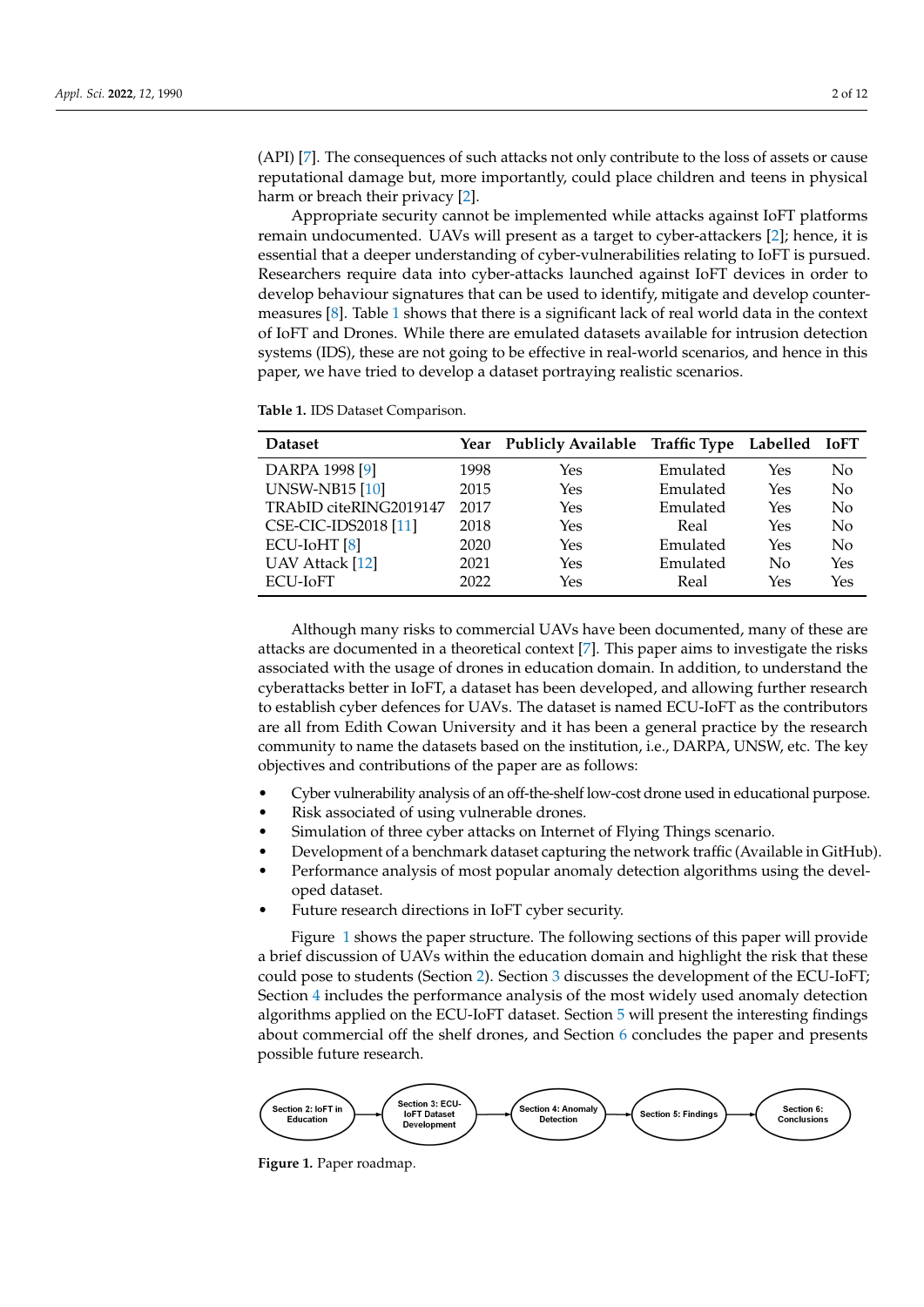# <span id="page-3-0"></span>**2. IoFT within the Education Domain**

As schools and educational institutions strive to educate students within Science, Technology, Engineering and Mathematics (STEM) and with the increase of affordability of UAV's, their implementation within the education sector has increased [\[13](#page-11-10)[,14\]](#page-11-11). However, with this increase in adoption, the understanding of the cyber security implications of the use of low-end UAV's (IoFT) within the education sector is lacking.

# *2.1. IoFT in the Classroom*

In December 2015, the Australian Education Ministers endorsed a 10-year (2016– 2026) National STEM strategy focusing on delivering foundational skills in Science, Technology, Engineering and Mathematics. This plan promotes creative and critical thinking for K-12 students undertaking project-based learning [\[15\]](#page-11-12). This growth of Project-Based STEM projects has led to the increase in the use of UAVs within the education sector [\[14\]](#page-11-11). The UAV's that stand out within the education K-12 domain (Adapted from "7 Best Drones For Education To Build, Learn To Code and Configure" By F. Corrigan, 2020 [\(https://www.dronezon.com/learn-about-drones-quadcopters/best-educational](https://www .dronezon.com/learn-about-drones-quadcopters/best-educational-drones-kits-to-build-and-code-uavs/)[drones-kits-to-build-and-code-uavs/](https://www .dronezon.com/learn-about-drones-quadcopters/best-educational-drones-kits-to-build-and-code-uavs/) (accessed on 18 January 2022)). Copyright 2020 by <Drone-Zon.com> (accessed on 18 January 2022) due to their price and features discussed below:

- Robolink CoDrone Lite: 8 min of flight time, Programable in Snap, Python and Blockly.
- Sky Viper e1700 Stunt: Two flight modes, Controller can be adjusted to match the best sensitivity, Auto Launch and Land.
- Ryze Tello EDU: Programable in Python, Swift and Scratch, 13 min of flight time, HD video streaming, Auto Launch and landing.
- Parrot Mambo Fly: Programmable in Blockly, Tynker, Python and JavaScript, 60 fps camera and Fly range 20 m with smart phone or 100 m with remote controller.

Of particular significance of UAVs referenced was the Ryze Tello. The Tello was DJI's first UAV directly targeted to the education sector and allows for students to learn to control the UAV using programming languages such as python or scratch. Although the Tello is not directly produced by DJI, it does utilise DJI's high-quality flight technology that is utilised in their high-end drones [\[16\]](#page-11-13). The Ryze Tello is currently heavily used in schools in Japan [\[17\]](#page-11-14). However, the use of the DJI Tello does pose cyber risks to the learning institute, staff and students that utilise this and similar IoFT devices.

## *2.2. Cyber Risk to Students*

We identified three potential risks to students, staff, and the school community that exist if a cyber-attack was executed against a UAV used within an educational institution. Firstly, a total loss of an asset (UAV), secondly the safety to students, teachers, and community. Thirdly, the potential consequences for a breach in students' (Persons Under 18) privacy. The loss of an asset in the context discussed within this paper can refer to physical damage or total loss of the UAV. Given the low cost of most UAV's used within the education sector, such as the Ryze Tello costing less than two hundred Australian dollars (as of 21 September 2021) from DJI's Online Store [\(https://m.dji.com/au/product/tello](https://m.dji.com/au/product/tello) (accessed on 18 January 2022)), the loss of a single UAV due to a cyber-attack poses minimal financial loss to an educational institution. This loss could be considered more as an inconvenience than a major financial risk to students or staff. However, due to the swarming capabilities of many of these education-based UAV's [\[18\]](#page-11-15), the cost incurred by the loss of assets could exponentially grow.

Under the Duty of Care Policy dictated by the Western Australian Department of Education, staff members of a school (teachers and administration) are responsible for protecting students from unreasonable risk or harm. As such, identifying the physical risks UAVs pose to students is essential. For example, if a student or staff member was to lose control of a UAV due to a cyber-attack. The potential to cause significant injury to a student,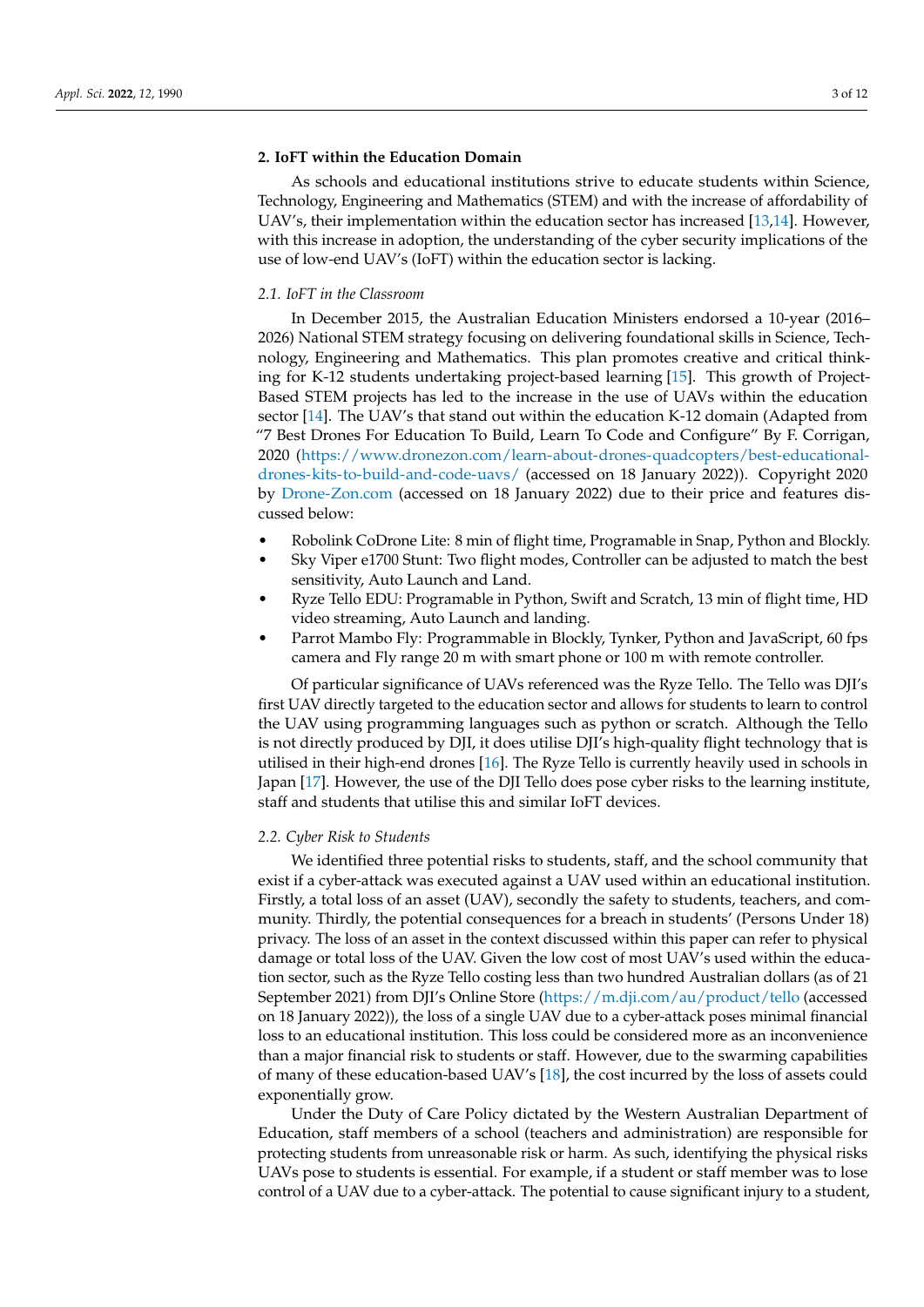staff member, or the wider community exists. In addition to the physical harm to humans, there also exists the risk to the education institute's reputation. Reputational damage has the potential to jeopardize future enrolments, plans, and goals the education institute may have [\[19\]](#page-11-16).

The final concern relates to a breach of a student's privacy. If an attacker was able to access the video feed of the UAV or stored images on internal storage or accessed via the memory of the device an attacker may compromise the privacy of the students using the UAV. Under the Privacy Act 1998 [\[20\]](#page-11-17), the act places the responsibility for privacy on a guardian of that child. As such, the school would be responsible to protect the student's privacy while under the school's care. In addition, many schools have school photograph policies dictating what students' photographs can be published in the community, breaches to this policy could result in legal consequences or loss of reputation [\[21\]](#page-11-18).

In this paper, two different hypothetical scenarios of potential cyber-attacks are considered that could be launched against UAV's used within the education sector. The first is that the student or teacher loses control of the UAV due to a cyberattack, resulting in the UAVs flying into the student, endangering their safety. The second attack would be that student's privacy may be breached by a cyber attacker accessing the camera of the UAV while under the control of students or the attacker takes control of the drone and flying it, out of the operators reach and into the cyber attacker's possession, where they can extract images of the students forensically [\[22](#page-11-19)[,23\]](#page-11-20). Each of these attacks contains a different motive; The first motive would be to place the student in harm's way. The second hypothetical motive would be to breach the privacy of students using the UAVs.

## <span id="page-4-0"></span>**3. ECU-IoFT Dataset Development**

When comparing mainstream IDS Datasets (Table [1\)](#page-2-0), the need to develop a purposemade IoFT dataset needs to be created to adequately identify security threats targeted by Low-end consumer IoFT devices, often used within the education sector. The development of the ECU-IoFT dataset followed the philosophy of a remote grey box penetration test. A penetration test is considered a grey box when some but not all of the information and internal workings of the target is known [\[24\]](#page-11-21). For example, knowing the drone that is being targeted without knowledge of the inner workings. The recognizance, modeling, and exploitation follow the seven-phase framework of the Penetration Testing Execution Standard (PTES). The seven-stage framework can be seen in Figure [2.](#page-4-1)

<span id="page-4-1"></span>

**Figure 2.** Flow Chart of the PTES framework Note: Adapted from "High Level Organization of the Standard" by Penetration Testing Execution Standard, n.d. [\(https://pentest-standard.readthedocs.](https://pentest-standard.readthedocs.io/en/latest/index.html) [io/en/latest/index.html\)](https://pentest-standard.readthedocs.io/en/latest/index.html) (accessed on 18 January 2022). Copyright 2016 by The PTES Team Revision 968a38d0.

#### *3.1. Environment*

The Ryze Tello TLW004 running firmware version 01.04.92.01 was used for developing the ECU-IoFT. A pre-shared key (PSK) had been set on the default wireless network to produce the dataset, assuming that a user may attempt to add some security to the UAV. The UAV was controlled via a Google Pixel 2 running Android 10 (QQ3A.200805.001) using the Tello app (1.6.0.0) available from the Google play store. To execute the attack and collect the data, an attack machine used to generate the dataset was running a Kali Virtual Machine build 2021.2 running within VMware Workstation Pro 16.1.2. To intercept and listen to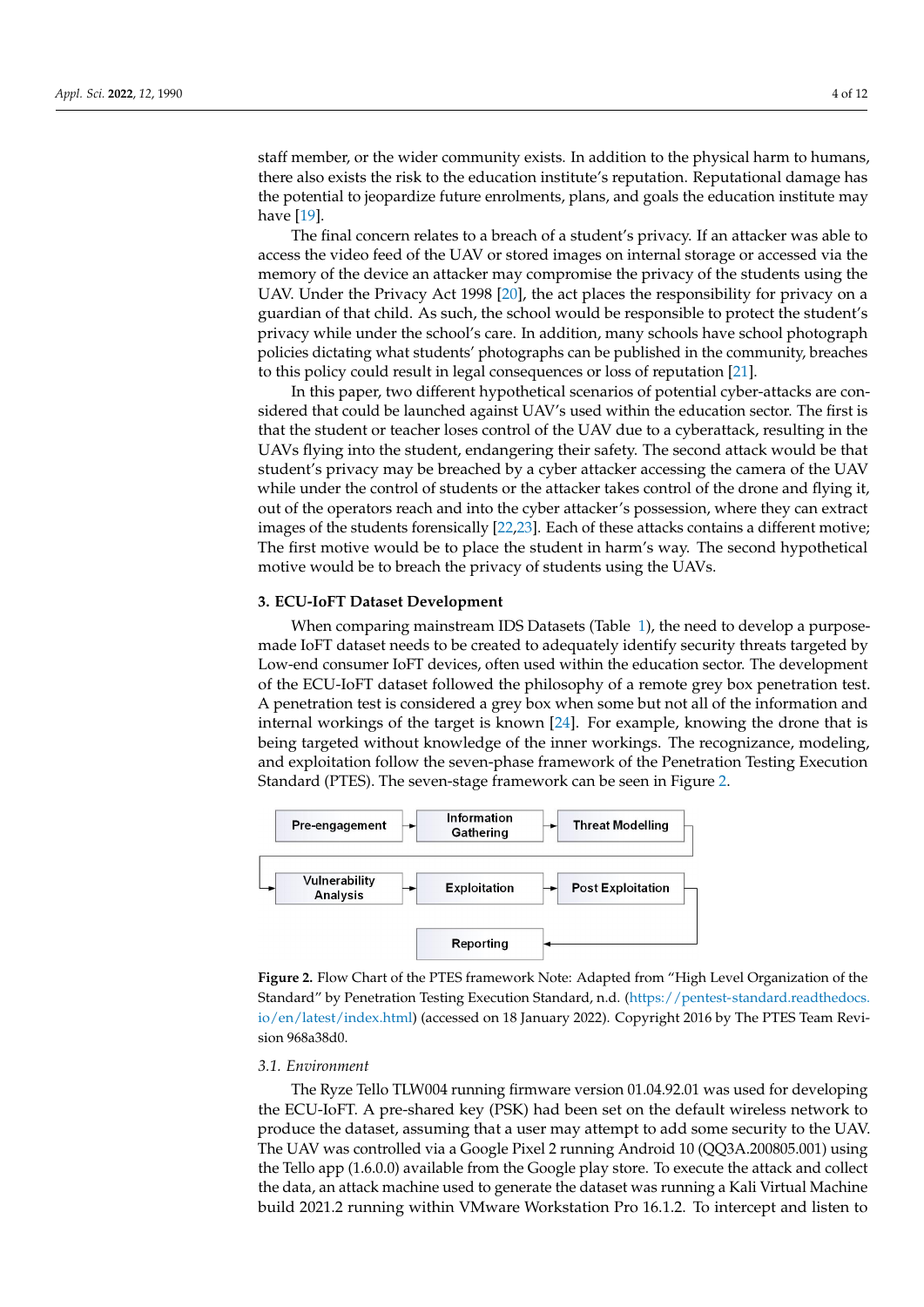Wi-Fi signals generated between the phone and UAV, the Alpha Networks AWUS036NEH was passed through to the virtual machine, allowing kali to enter the adapter into monitor mode. The lab configuration can be seen in Figure [3.](#page-5-0)

<span id="page-5-0"></span>

**Figure 3.** ECU-IoFT Dataset—Testbed Design.

## *3.2. Cyber Attacks Launched*

Three cyber-attacks were used to exploit and gain control of the Ryze Tello Drone: Wi-Fi Deauthentication Attack, WPA2-PSK Wi-Fi Cracking Attack, and Tello API Exploit [\[25\]](#page-11-22). A High-Level Overview of the attack scenario used to generate the dataset can be seen in Figure [4.](#page-5-1)

<span id="page-5-1"></span>

**Figure 4.** High-level Overview of Attack scenario.

# 3.2.1. Wi-Fi Deauthentication Attack

A Wi-Fi deauthentication (DEAUTH) attack is a form of Denial of Service (DoS) attack that denies communication between the access point (Ryze Tello) and the Client (UAV Control Phone). Within this attack, the attacker will send crafted packets, where the access point thinks that the client has sent a packet that wishes them to disconnect from the network. A Wi-Fi DEAUTH attack is achievable because the DEAUTH command is within the Wi-Fi control frames, hence unencrypted, regardless of whether a WPA2-PSK is configured. This attack does not require the attacker to be a member of the network, the attacker just needs to be within the range of the Wi-Fi Access Point [\[26\]](#page-11-23).

# <span id="page-5-2"></span>3.2.2. WPA2-PSK Wi-Fi Cracking Attack

WI-FI Networks that utilise WPA2-PSK (Pre-shared Keys) are often used within homes and small businesses where a single passphrase is shared between many users and is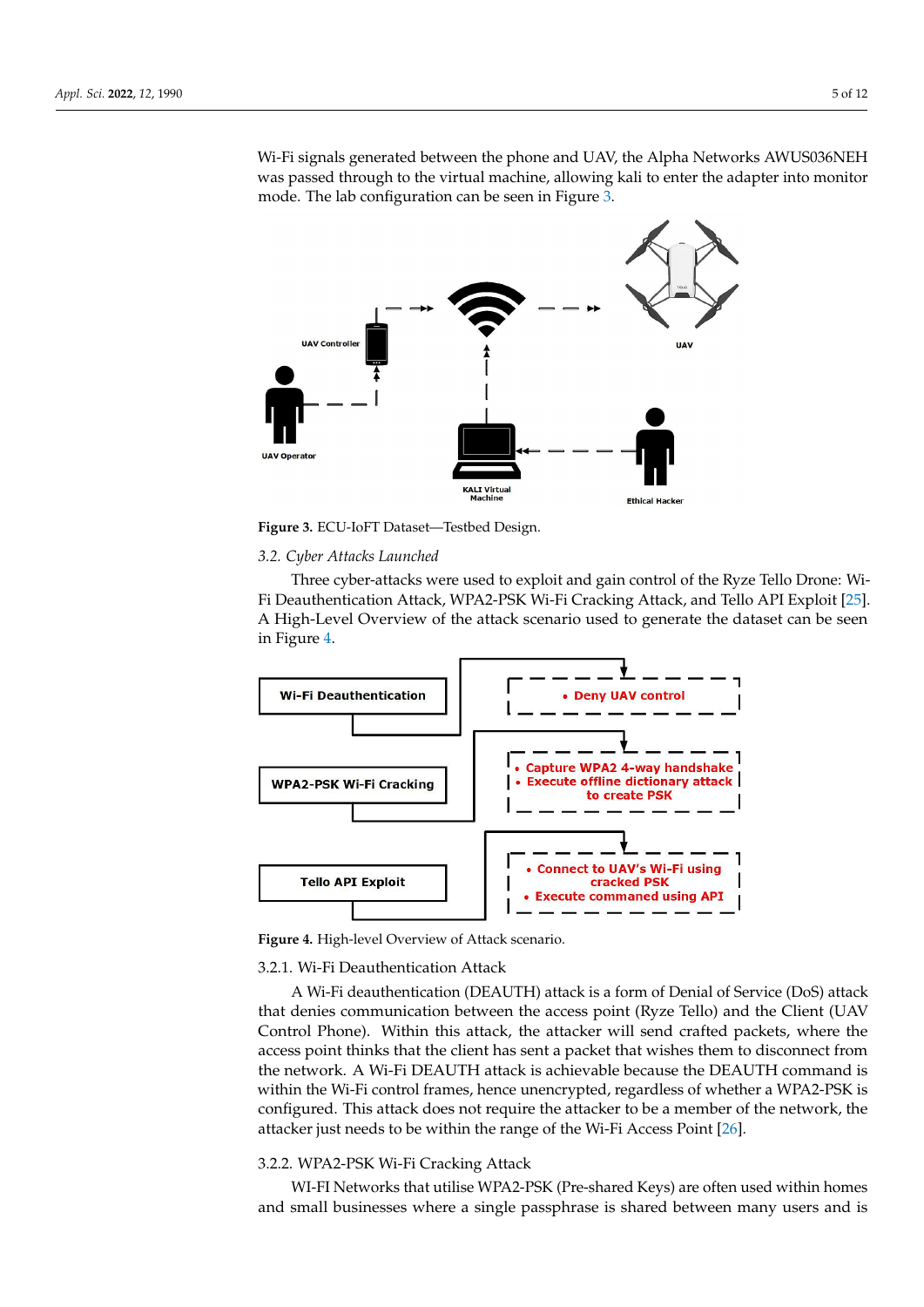configured within the wireless access point. The passphrases set on these networks are often too simple and are susceptible to brute force or dictionary attacks [\[27\]](#page-11-24). WPA2-PSK utilised AES (Advanced Encryption Standard) in order to secure the communications between the access point and the client device (drone and phone); AES is a symmetric-key algorithm, meaning the same key is used for encryption and decryption [\[28\]](#page-11-25). When a client device (Phone) wishes to connect to the access point (Drone), a four-way handshake is initiated to authenticate the client, allowing for communication of the encryption ciphers. Exchanged within this handshake are three critical pieces of information, The Pairwise Cipher suite (encrypts Unicast Data), the group cipher suite (encrypts multicast data) and the Authentication information (PSK). If an attacker can capture this handshake, the PSK can be brute-forced using an offline dictionary attack [\[28\]](#page-11-25).

## 3.2.3. Tello API Exploit

Once connected to the Wi-Fi network of the Tello, the API trust that you are an authorised and authenticated user and allows for commands to be sent via the API. Within the attack scenario used to create the data set, the Wi-Fi password has been discovered via the steps discussed in Section [3.2.2.](#page-5-2) The attacker has then issued the emergency stop command that stops all the props no matter what the current state of the drone is. Hence, the extinction of this attack would cause the drone to fall to the ground without any control by the operator [\[29\]](#page-11-26).

## *3.3. Dataset Development*

For the period in which the dataset was captured (Table [2\)](#page-6-0), attacks were executed from the attack machine (Kali Linux), this behaviour was captured using Wireshark. As each attack was independent from each other they were not captured in a continuous sequence and the timestamps are showcased in Table [3.](#page-7-1) It additionally highlights each attack scenario's influence on the dataset by identifying the number of observations (N) and the represented percentage (%). As seen, 74.4% of the dataset was captured under the WAP2-PSK Wi-Fi Cracking Attack scenario.

| ID            | $N$ $\left(\frac{9}{6}\right)$ | Time                                 | <b>Attack Scenario</b>  |
|---------------|--------------------------------|--------------------------------------|-------------------------|
| 1–534         | 535(1%)                        | 12 September 2021: 4:34:49-4:34:49   | No Attack               |
| 535–13.757    | $13,222(24.3\%)$               | 12 September 2021: 10:27:40-10:28:43 | Wi-Fi De-authentication |
| 13,758–54,283 | $40,526(74.4\%)$               | 13 September 2021: 03:04:09-03:05:49 | Wi-Fi Cracking          |
| 54,283–54,492 | $209(0.4\%)$                   | 13 September 2021: 03:29:20-3:29:40  | API Exploit             |

<span id="page-6-0"></span>**Table 2.** ECU-IoFT Attack Scenario Timings, Writings and Line IDs.

The dataset contains 10 Features; Table [3](#page-7-1) provides an overview and description of the features. The dataset contains 54,492 instances of network traffic. Three features are used to label the data, the field "Type" represents a Binary Classification, the field "Type.of.attack" identifies the exploit that is being used and "attack.scenario" identifies what attack scenario conditions that sample was collected under.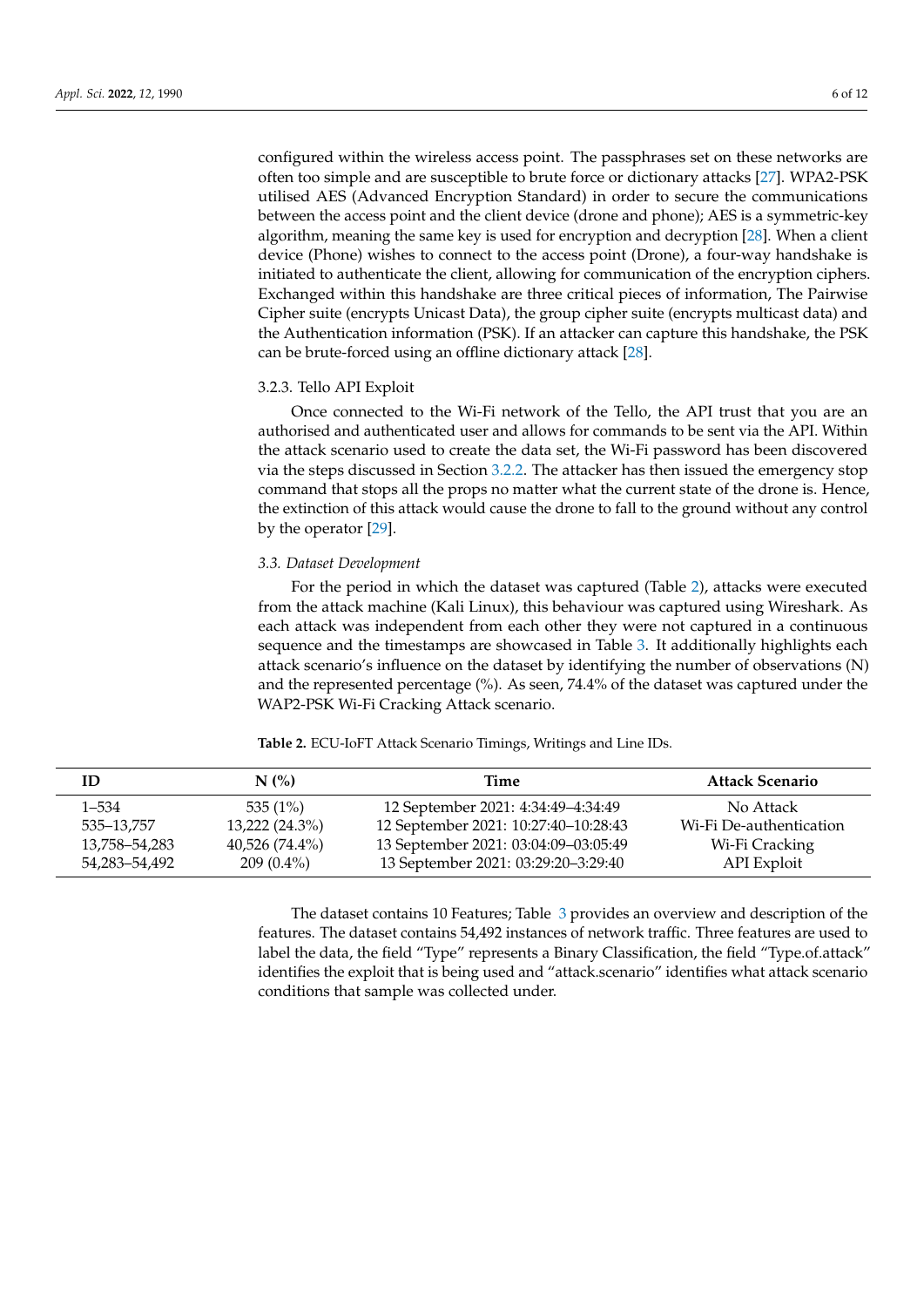| Feature         | Data Type | Description                                            |
|-----------------|-----------|--------------------------------------------------------|
| ID              | Integer   | ID Number identifying a collected sample.              |
| Time            | Factor    | Timestamp of the collected sample.                     |
| <b>Source</b>   | Factor    | The source address of collected sample.                |
| Destination     | Factor    | Destination address of collected sample.               |
| Protocol        | Factor    | Protocol used.                                         |
| Length          | Integer   | Length of the Frame in bytes.                          |
| Info            | Factor    | Captured details relating to the captured sample.      |
| <b>Type</b>     | Factor    | Binary Classification.                                 |
| Type.of.Attack  | Factor    | Identifying the type of attack.                        |
| Attack.Scenario | Factor    | The attack Scenario in which the sample was collected. |

<span id="page-7-1"></span>**Table 3.** ECU-IoFT dataset structure.

Figure [5](#page-7-2) displays different statistical features of the dataset including the protocols used and the types of attacks logged. Much of the data collected used the 802.11 protocol due to the attacks primarily targeting the Wi-Fi communications (Table [4\)](#page-7-3). The data are additionally skewed to the No attack behaviour, representing 60.8% of the data. This data analysis was conducted by importing the dataset into R Studio, this code can be found in GitHub.

<span id="page-7-3"></span>**Table 4.** ECU-IoFT Dataset–Protocol distribution.

| Protocol     | <b>Observation</b>  |
|--------------|---------------------|
| 802.11       | 54,280 (99.6%)      |
| <b>EAPOL</b> | 3 (close to $0\%$ ) |
| <b>ICMP</b>  | 2 (close to $0\%$ ) |
| I IDP        | $207(0.40\%)$       |

<span id="page-7-2"></span>

**Figure 5.** ECU-IoFT data distribution.

# <span id="page-7-0"></span>**4. Anomaly Detection Using ECU-IoFT Dataset**

Anomaly detection is an important data analysis task in the realm of cyber security [\[30,](#page-11-27)[31\]](#page-11-28). In the last few decades, the artificial intelligence research community have developed a plethora of algorithms to analyse the data better and identify patterns of interest [\[32\]](#page-12-0). These algorithms are widely used to detect cyberattacks and to examine their efficacy, newer datasets are required. Therefore, in this section, ECU-IoFT dataset is used to analyse the performance of five most popular anomaly detection algorithms. Since, supervised and semi-supervised algorithms require a set of data for training and unable to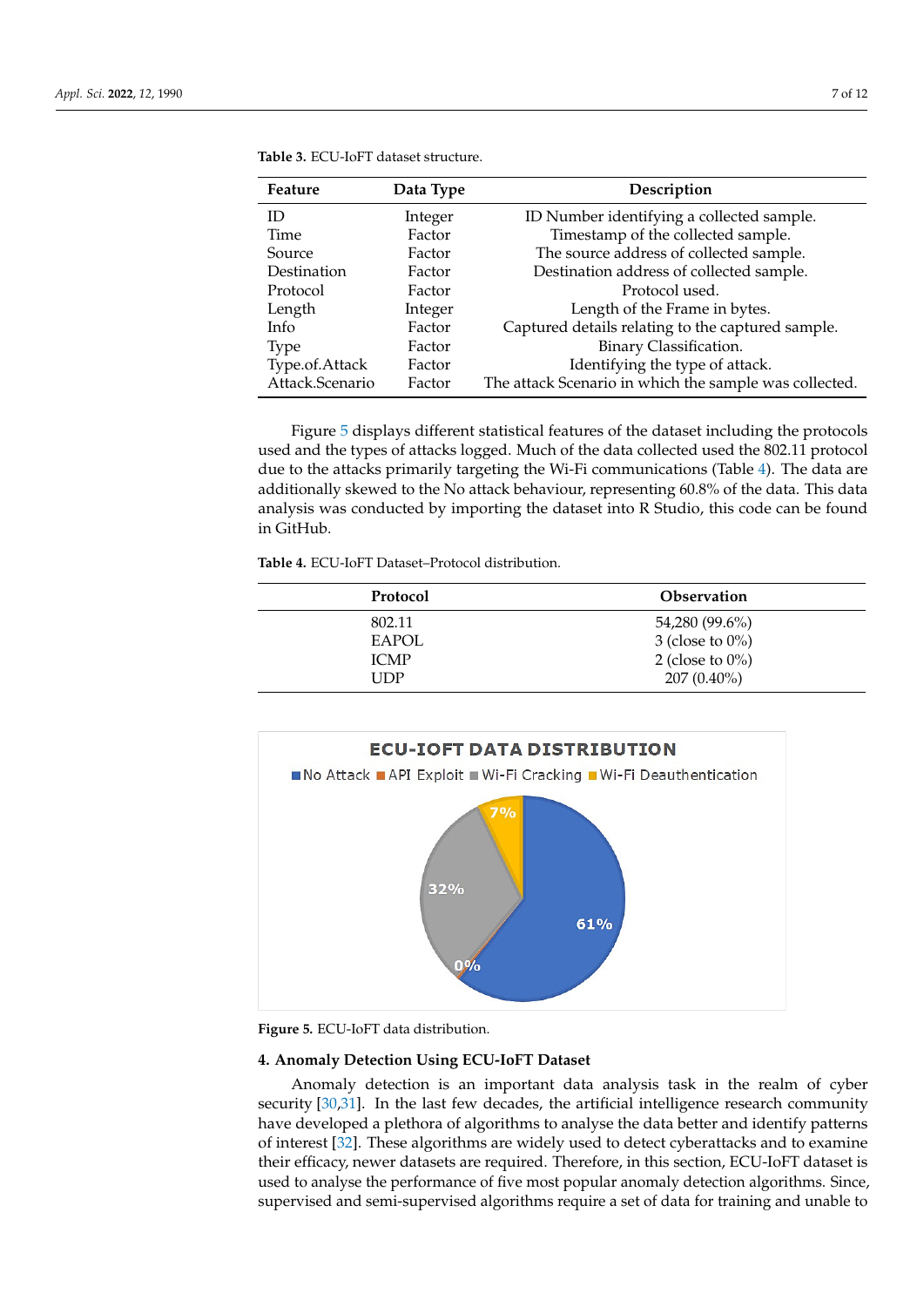identify zero-day attacks, we have excluded them for the analysis. For evaluation purpose, we have used the *Hit Rate* metric, also known as *True Positive Rate*. Figure [6](#page-8-0) showcases the anomaly detection techniques used for analysis. The details of these algorithms are available in [\[8](#page-11-5)[,33](#page-12-1)[,34\]](#page-12-2).

<span id="page-8-0"></span>

**Figure 6.** Anomaly detection algorithms.

In Table [5,](#page-8-1) the performance of these algorithms is showcased in identifying individual attacks from the ECU-IoFT dataset (the green color is a reflection of best performance and the red color is for worst performance). It is clear that each of the algorithms is successful in identifying the API exploits, whereas the majority of algorithms (k-NN, LOF, and HBOS) struggled to detect the deauthentication attacks. The cracking attacks are fairly identifiable by the algorithms and k-NN shows superior performance. Figure [7](#page-9-1) showcases the overall performance in identifying attacks from the dataset. It is evident that, among these five popular algorithms, clustering-based techniques are more suitable for identifying the three types of attacks in IoFT environment, i.e., API exploit, Wi-Fi cracking, and deauthentication. In future instances, the endeavor will be taken towards other types of cyberattacks and the effectiveness of other algorithms will be investigated. At present in the given circumstances of ECU-IoFT dataset, the *CBLOF* technique [\[35\]](#page-12-3) outperforms the rest of the techniques to identify the three attacks showcased in this paper.

<span id="page-8-1"></span>**Table 5.** Hit rates of anomaly detection algorithms.

| <b>Algorithm</b> | <b>API</b> Exploit | Deauthentication | Cracking |
|------------------|--------------------|------------------|----------|
| $k-NN$           | 100%               | $2.83\%$         | $100\%$  |
| LOF              | 100%               | $0\%$            | 37.83%   |
| <b>CBLOF</b>     | $100\%$            | <b>100%</b>      | 81.07%   |
| <b>LDCOF</b>     | 100%               | <b>100%</b>      | 63.72%   |
| <b>HBOS</b>      | 100%               | $0\%$            | 37.53%   |

Based on the signature analysis of deauthentication attacks, it is observed that these attacks do not require the attacker to be a member of the Wi-Fi network. The attackers can launch attacks just being within the vicinity of Wi-Fi Access Point. To address such attacks, the Wi-Fi network administrators can set some access control mechanisms to hinder such attacks. The drone manufacturers can also incorporate more strong authentication policies to ensure the safety and security of the drone users. Since these low-cost drones are mostly used in the education sector, the compromised drone ecosystem will jeopardize the original objectives. We are hopeful that, this paper will reinforce the need for robust cyber security in low-end drones and create awareness for the users.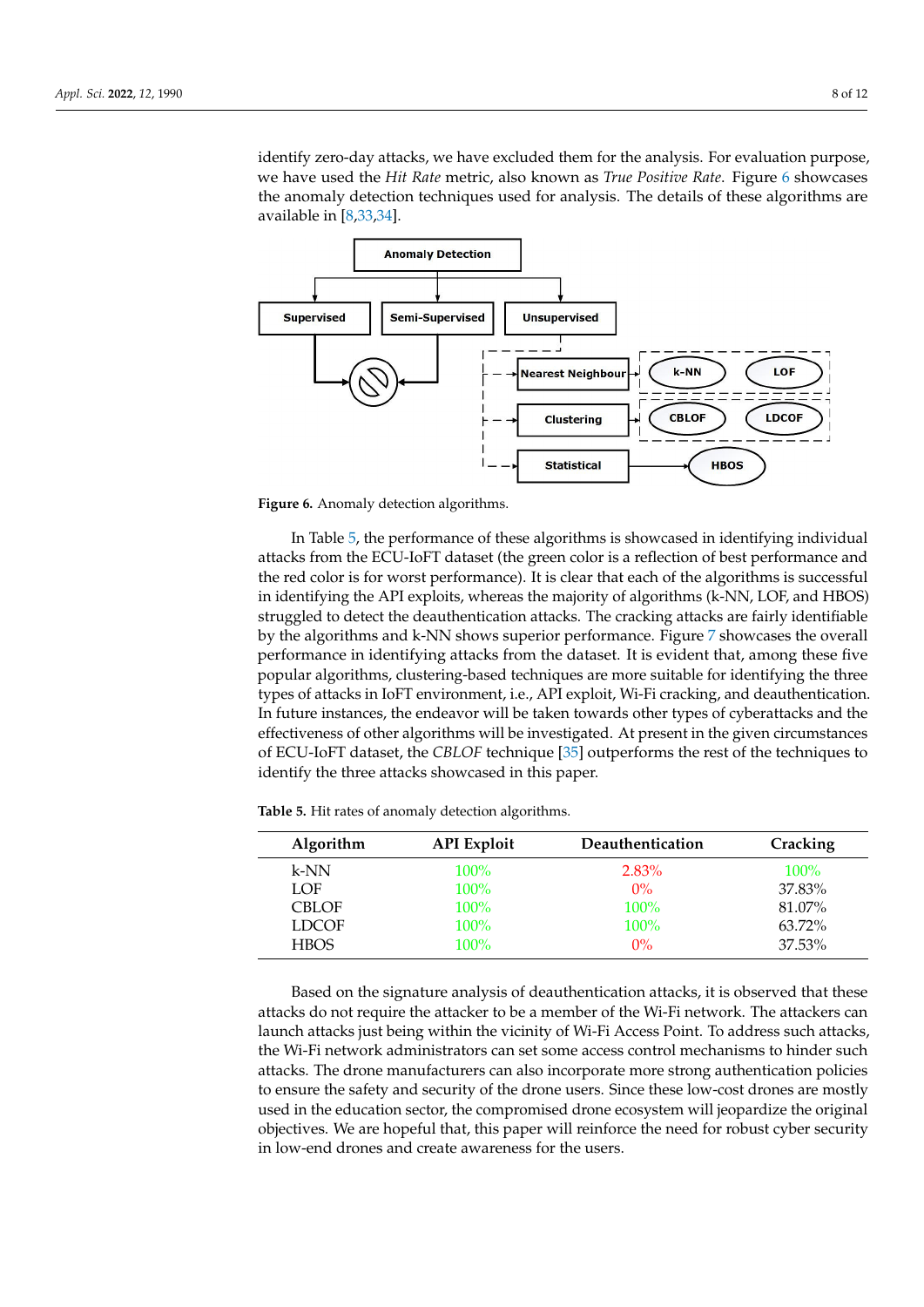<span id="page-9-1"></span>

**Figure 7.** Overall performance comparison.

#### <span id="page-9-0"></span>**5. Findings**

Based on the test and attacks used against the Ryze Tello Drone, it can be concluded that the Tello lacks the basic security that many other flight control systems produced by DJI contain. By default, the Tello does not contain a password on the Wi-Fi network it broadcasts, nor does it prompt the user for a password on the first connection. This would allow any user that is in range of the drone to connect to the Wi-Fi network and have the ability to control, view the camera and execute code on the drone.

Secondly, there is an overall lack of security on Tello's API. The API lacks any form of authentication, simply relying on the trust based on the connection to the UAV's Wi-Fi network, given that the default configuration of the Wi-Fi network broadcast by the Tello does not contain a password this level of security cannot be trusted. Device registration on the app to generate an API token or a physical button before the API can be communicated with should be implemented to prove control and ownership, as is seen in high-end UAVs [\[36\]](#page-12-4).

In commencing the research into producing a dataset of state-of-the-art cyber-attacks, the authors commenced their research using the DJI Mavic Pro 2; however, no notable vulnerabilities were discovered. The Mavic Pro 2 is a high-end UAV that costs more than two thousand Australian dollars. This drone implements OcuSync 2.0 for communication between the controller and the UAV. OcuSync 2.0 built upon and improved the original implementation of OcuSync used in the original Mavic Pro. This new version allows for video streaming in 1080p and control of the drone up to 8 Km away, this was achieved through its use of dual-band broadcasting [\[37\]](#page-12-5).

Targeting the communication between the UAV and the controller was where the authors first began researching possible attacks. If a radio frequency (RF) receiver such as the HackRF One was used to detect the UAV, it was hypothetically proposed to be possible to broadcast a stronger signal fundamentally blocking the communication from the UAV and the controller. Upon further research, it was discovered that DJI had mitigated this type of attack within the implementation of OcuSync 2.0. OcuSync 2.0 utilizes automatic band switching, if the signal is weak on one frequency it will switch to a stronger frequency that offers a stronger signal to provide the best connection [\[37\]](#page-12-5). This made this form of attack improbable. The authors pivoted their research to the Android mobile application DJI Go v4. A vulnerability was documented in 2020 targeting the auto-update mechanism for the application available for direct download from the DJI Website [\[38\]](#page-12-6). This version of the app contained the ability to self-update from DJI servers instead of downloading the update from the Google Play Store. When downloading the update, the traffic was able to be intercepted using a man-in-the-middle attack (Burp Suite). This could have allowed an attacker to change the URL of the update and execute any arbitrary code due to the elevated permissions (Contacts, Camera, Storage, Microphone).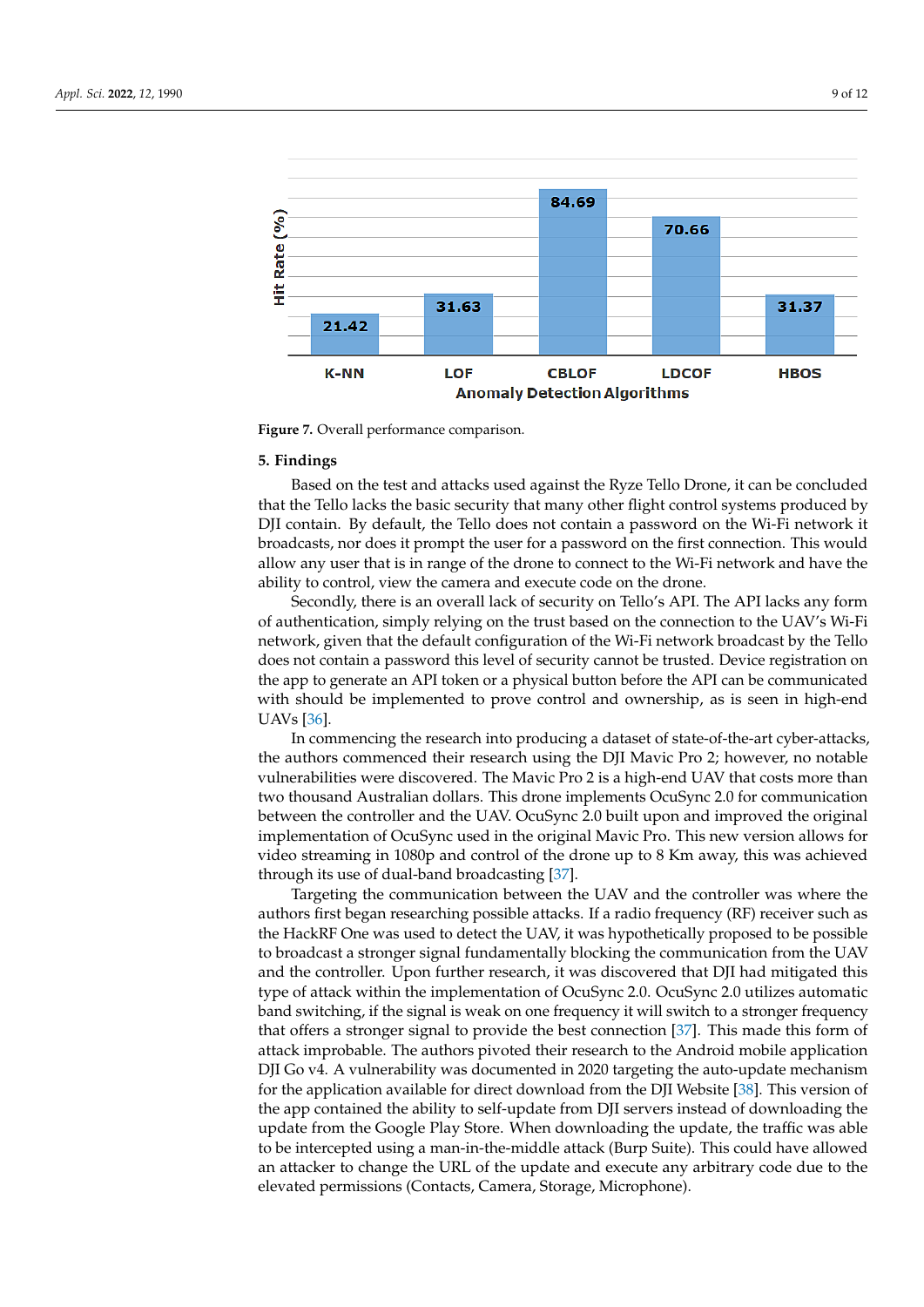When the authors attempted to execute the man-in-the-middle attack, they were unable to find any success with the application [\[38\]](#page-12-6). The authors attempted to use older APK versions of the application, without success. Upon further research, it was discovered that DJI mitigated the vulnerability within the application in addition to removing all backend infrastructure. Based on the discoveries from the research conducted on the DJI Mavic Pro 2 the authors concluded that they were not able to produce a dataset using the Mavic Pro 2, and hence pivoted their research to low-end consumer drones used in the education domain, such as the Ryze Tello where a greater scope of vulnerabilities exists. For more details, interested readers can study the dataset and the attacks launched. All this information is publicly available.

## <span id="page-10-2"></span>**6. Conclusions and Future Works**

The lack of cybersecurity awareness surrounding IoFT within the educational context can contribute to vulnerabilities to IoFT Devices that can cause potential harm or breach students' privacy. Therefore, it is essential to better understand and detect the potential attacks that a cyber-criminal may use. This paper is a first step in addressing this problem by creating a dataset of known attacks targeting the Ryze Tello Drone. Future research needs to be conducted to apply this dataset to detect attacks on Educational IoFT Devices. Additionally, attack samples from a greater selection of education UAVs should take place to achieve a more comprehensive dataset. In addition, it is also evident that the artificial intelligence research community can analyse the data better to understand the attack characteristics and develop more sophisticated countermeasures. In recent times, there have been some novel approaches in securing the distributed and smart systems [\[39](#page-12-7)[–45\]](#page-12-8). We are optimistic that, the ECU-IoFT dataset will bring forth several new directions in UAV and cuber security research.

**Author Contributions:** Conceptualization, M.A.; methodology, D.C.; software, B.S., A.A. and D.C.; validation, M.A.; formal analysis, D.C. and M.A.; investigation, B.S. and A.A.; resources, M.A., D.C., B.S. and A.A.; data curation, M.A.; writing—original draft preparation, D.C., B.S., A.A. and M.A.; writing—review and editing, M.A.; visualization, M.A.; supervision, M.A.; project administration, M.A.; funding acquisition, M.A. All authors have read and agreed to the published version of the manuscript.

**Funding:** No funding was specifically available for this work.

**Institutional Review Board Statement:** Not applicable.

**Informed Consent Statement:** Not applicable.

**Data Availability Statement:** All data and materials are shared using GitHub [https://github.com/](https://github.com/iMohi/ECU-IoFT) [iMohi/ECU-IoFT](https://github.com/iMohi/ECU-IoFT) (accessed on 18 January 2022).

**Conflicts of Interest:** The authors declare no conflict of interest.

## **Abbreviations**

| IoFT | Internet of Flying Things                        |
|------|--------------------------------------------------|
| STEM | Science, Technology, Engineering and Mathematics |
| IDS  | <b>Intrusion Detection Systems</b>               |
| CASA | Civil Aviation Safety Authority                  |
| API  | Application Programming Interface                |
| PTES | Penetration Testing Execution Standard           |
| PSK  | Pre-Shared Keys                                  |
| UAV  | <b>Unmanned Aerial Vehicles</b>                  |
|      |                                                  |

## **References**

- <span id="page-10-0"></span>1. Stoyanova, M.; Nikoloudakis, Y.; Panagiotakis, S.; Pallis, E.; Markakis, E.K. A Survey on the Internet of Things (IoT) Forensics: Challenges, Approaches, and Open Issues. *IEEE Commun. Surv. Tutor.* **2020**, *22*, 1191–1221. [\[CrossRef\]](http://doi.org/10.1109/COMST.2019.2962586)
- <span id="page-10-1"></span>2. Yaacoub, J.P.; Noura, H.; Salman, O.; Chehab, A. Security analysis of drones systems: Attacks, limitations, and recommendations. *Internet Things* **2020**, *11*, 100218. [\[CrossRef\]](http://dx.doi.org/10.1016/j.iot.2020.100218)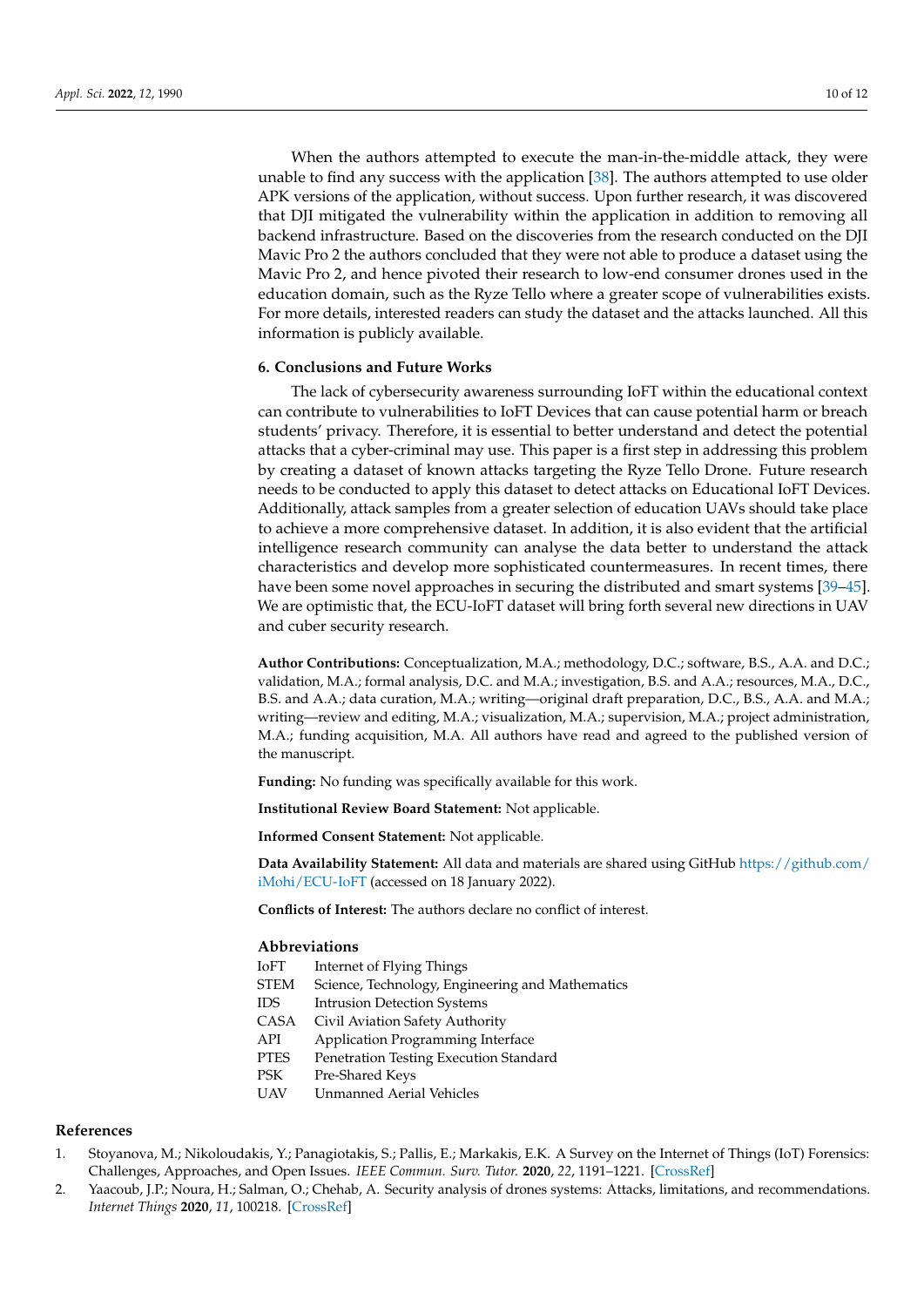- <span id="page-11-0"></span>3. Review of Aviation Safety Regulation of Remotely Piloted Aircraft Systems by Australian Civil Aviation Safety Authority. 2018. Available online: <https://consultation.casa.gov.au/regulatory-program/> (accessed on 3 January 2022).
- <span id="page-11-1"></span>4. Zaidi, S.; Atiquzzaman, M.; Calafate, C.T. Internet of Flying Things (IoFT): A Survey. *Comput. Commun.* **2021**, *165*, 53–74. [\[CrossRef\]](http://dx.doi.org/10.1016/j.comcom.2020.10.023)
- <span id="page-11-2"></span>5. Amazon Prime Air. 2021. Available online: <https://www.amazon.com/Amazon-Prime-Air/> (accessed on 3 January 2022).
- <span id="page-11-3"></span>6. Meet The Entrepreneurs Bringing Drones to STEM Education. 2020. Available online: [https://www.forbes.com/sites/](https://www.forbes.com/sites/forbestechcouncil/2020/12/08/meet-the-entrepreneurs-bringing-drones-to-stem-education) [forbestechcouncil/2020/12/08/meet-the-entrepreneurs-bringing-drones-to-stem-education](https://www.forbes.com/sites/forbestechcouncil/2020/12/08/meet-the-entrepreneurs-bringing-drones-to-stem-education) (accessed on 3 January 2022).
- <span id="page-11-4"></span>7. Aerial Threat: Why Drone Hacking Could Be Bad News for the Military. 2019. Available online: [https://theconversation.com/](https://theconversation.com/aerial-threat-why-drone-hacking-could-be-bad-news-for-the-military-124588) [aerial-threat-why-drone-hacking-could-be-bad-news-for-the-military-124588](https://theconversation.com/aerial-threat-why-drone-hacking-could-be-bad-news-for-the-military-124588) (accessed on 3 January 2022).
- <span id="page-11-5"></span>8. Ahmed, M.; Byreddy, S.; Nutakki, A.; Sikos, L.F.; Haskell-Dowland, P. ECU-IoHT: A dataset for analyzing cyberattacks in Internet of Health Things. *Ad Hoc Netw.* **2021**, *122*, 102621. [\[CrossRef\]](http://dx.doi.org/10.1016/j.adhoc.2021.102621)
- <span id="page-11-6"></span>9. Ring, M.; Wunderlich, S.; Scheuring, D.; Landes, D.; Hotho, A. A survey of network-based intrusion detection data sets. *Comput. Secur.* **2019**, *86*, 147–167. [\[CrossRef\]](http://dx.doi.org/10.1016/j.cose.2019.06.005)
- <span id="page-11-7"></span>10. Moustafa, N.; Slay, J. UNSW-NB15: A comprehensive data set for network intrusion detection systems (UNSW-NB15 network data set). In Proceedings of the 2015 Military Communications and Information Systems Conference (MilCIS), Canberra, Australia, 10–12 November 2015; pp. 1–6. [\[CrossRef\]](http://dx.doi.org/10.1109/MilCIS.2015.7348942)
- <span id="page-11-8"></span>11. A Realistic Cyber Defense Dataset (CSE-CIC-IDS2018). 2018. Available online: <https://registry.opendata.aws/cse-cic-ids2018> (accessed on 3 January 2022).
- <span id="page-11-9"></span>12. Whelan, J.; Sangarapillai, T.; Minawi, O.; Almehmadi, A.; El-Khatib, K. UAV Attack Dataset. Available online: [https://ieee](https://ieee-dataport.org/open-access/uav-attack-dataset)[dataport.org/open-access/uav-attack-dataset](https://ieee-dataport.org/open-access/uav-attack-dataset) (accessed on 3 January 2022).
- <span id="page-11-10"></span>13. Incorporating Drones into STEM Education. RobotLAB Blog. 2020. Available online: [https://www.robotlab.com/blog/](https://www.robotlab.com/blog/incorporating-drones-into-stem-education ) [incorporating-drones-into-stem-education](https://www.robotlab.com/blog/incorporating-drones-into-stem-education ) (accessed on 3 January 2022).
- <span id="page-11-11"></span>14. Micro-Drones for STEM Education. 2019. Available online: [https://sites.rmit.edu.au/cyber-physical-systems/2019/01/10](https://sites.rmit.edu.au/cyber-physical-systems/2019/01/10/micro-drones-for-stem-education/) [/micro-drones-for-stem-education/](https://sites.rmit.edu.au/cyber-physical-systems/2019/01/10/micro-drones-for-stem-education/) (accessed on 3 January 2022).
- <span id="page-11-12"></span>15. National STEM School Education Strategy 2016–2026. Australian Goverment. 2020. Available online: [https://www.dese.gov.](https://www.dese.gov.au/australian-curriculum/support-science-technology-engineering-and-mathematics-stem/national-stem-school-education-strategy-2016-2026) [au/australian-curriculum/support-science-technology-engineering-and-mathematics-stem/national-stem-school-education](https://www.dese.gov.au/australian-curriculum/support-science-technology-engineering-and-mathematics-stem/national-stem-school-education-strategy-2016-2026)[strategy-2016-2026](https://www.dese.gov.au/australian-curriculum/support-science-technology-engineering-and-mathematics-stem/national-stem-school-education-strategy-2016-2026) (accessed on 3 January 2022).
- <span id="page-11-13"></span>16. What Is DJI Doing for STEAM Education Around the World? DroneDJ. 2020. Available online: [https://dronedj.com/2020/08/17](https://dronedj.com/2020/08/17/what-is-dji-doing-for-steam-education-around-the-world/) [/what-is-dji-doing-for-steam-education-around-the-world/](https://dronedj.com/2020/08/17/what-is-dji-doing-for-steam-education-around-the-world/) (accessed on 3 January 2022).
- <span id="page-11-14"></span>17. Yamamori, K. Classroom practices of low-cost STEM education using scratch. *J. Adv. Res. Soc. Sci. Humanit.* **2019**, *4*, 192–198. [\[CrossRef\]](http://dx.doi.org/10.2139/ssrn.3791166)
- <span id="page-11-15"></span>18. Adventures with DJI Ryze Tello: Controlling a Tello Swarm. 2018. Available online: [https://medium.com/@henrymound/](https://medium.com/@henrymound/adventures-with-dji-ryze-tello-controlling-a-tello-swarm-1bce7d4e045d ) [adventures-with-dji-ryze-tello-controlling-a-tello-swarm-1bce7d4e045d](https://medium.com/@henrymound/adventures-with-dji-ryze-tello-controlling-a-tello-swarm-1bce7d4e045d ) (accessed on 3 January 2022).
- <span id="page-11-16"></span>19. Agrafiotis, I.; Nurse, J.R.C.; Goldsmith, M.; Creese, S.; Upton, D. A taxonomy of cyber-harms: Defining the impacts of cyber-attacks and understanding how they propagate. *J. Cybersecur.* **2018**, *4*, tyy006. [\[CrossRef\]](http://dx.doi.org/10.1093/cybsec/tyy006)
- <span id="page-11-17"></span>20. Privacy Act 1988. Available online: <https://www.legislation.gov.au/Details/C2021C00139> (accessed on 3 January 2022).
- <span id="page-11-18"></span>21. Australian Goverment Australian Law Reform Commission. 2010. Available online: [https://www.alrc.gov.au](https://www.alrc.gov.au ) (accessed on 3 January 2022).
- <span id="page-11-19"></span>22. Viswanathan, S.; Baig, Z. *Digital Forensics for Drones: A Study of Tools and Techniques*; Springer: Singapore, 2020; pp. 29–41. [\[CrossRef\]](http://dx.doi.org/10.1007/978-981-33-4706-9_3)
- <span id="page-11-20"></span>23. Yousef, M.; Iqbal, F.; Hussain, M. Drone Forensics: A Detailed Analysis of Emerging DJI Models. In Proceedings of the 2020 11th International Conference on Information and Communication Systems (ICICS), Irbid, Jordan, 7–9 April 2020; pp. 066–071. [\[CrossRef\]](http://dx.doi.org/10.1109/ICICS49469.2020.239530)
- <span id="page-11-21"></span>24. Yaqoob, I.; Hussain, S.; Mamoon, S.; Naseer, N.; Akram, J. *Penetration Testing and Vulnerability Assessment*; EverScience Publications: Tamil Nadu, India, 2017.
- <span id="page-11-22"></span>25. Rubbestad, G.; Söderqvist, W. *Hacking a Wi-Fi Based Drone*; DiVA Portal: Stockholm, Sweden, 2021.
- <span id="page-11-23"></span>26. Agarwal, M.; Biswas, S.; Nandi, S. Detection of De-authentication Denial of Service attack in 802.11 networks. In Proceedings of the 2013 Annual IEEE India Conference (INDICON), Mumbai, India, 13–15 December 2013; pp. 1–6. [\[CrossRef\]](http://dx.doi.org/10.1109/INDCON.2013.6726015)
- <span id="page-11-24"></span>27. Radivilova, T.; Hassan, H.A. Test for penetration in Wi-Fi network: Attacks on WPA2-PSK and WPA2-enterprise. In Proceedings of the 2017 International Conference on Information and Telecommunication Technologies and Radio Electronics (UkrMiCo), Odessa, Ukraine, 11–15 September 2017; pp. 1–4.
- <span id="page-11-25"></span>28. Abo-Soliman, M.A.; Azer, M. A study in WPA2 enterprise recent attacks. In Proceedings of the 2017 13th International Computer Engineering Conference (ICENCO), Cairo, Egypt, 27–28 December 2017; pp. 323–330.
- <span id="page-11-26"></span>29. Ryze User Guide. 2018. Available online: [https://dl-cdn.ryzerobotics.com/](https://dl-cdn.ryzerobotics.com/ ) (accessed on 3 January 2022).
- <span id="page-11-27"></span>30. Ahmed, M.; Barkat Ullah, A.S. Infrequent pattern mining in smart healthcare environment using data summarization. *J. Supercomput.* **2018**, *74*, 5041–5059. [\[CrossRef\]](http://dx.doi.org/10.1007/s11227-018-2376-8)
- <span id="page-11-28"></span>31. Rashid, A.N.M.B.; Ahmed, M.; Sikos, L.F.; Haskell-Dowland, P. Anomaly Detection in Cybersecurity Datasets via Cooperative Co-Evolution-Based Feature Selection. *ACM Trans. Manage. Inf. Syst.* **2022**, *13*, 1–39. [\[CrossRef\]](http://dx.doi.org/10.1145/3495165)